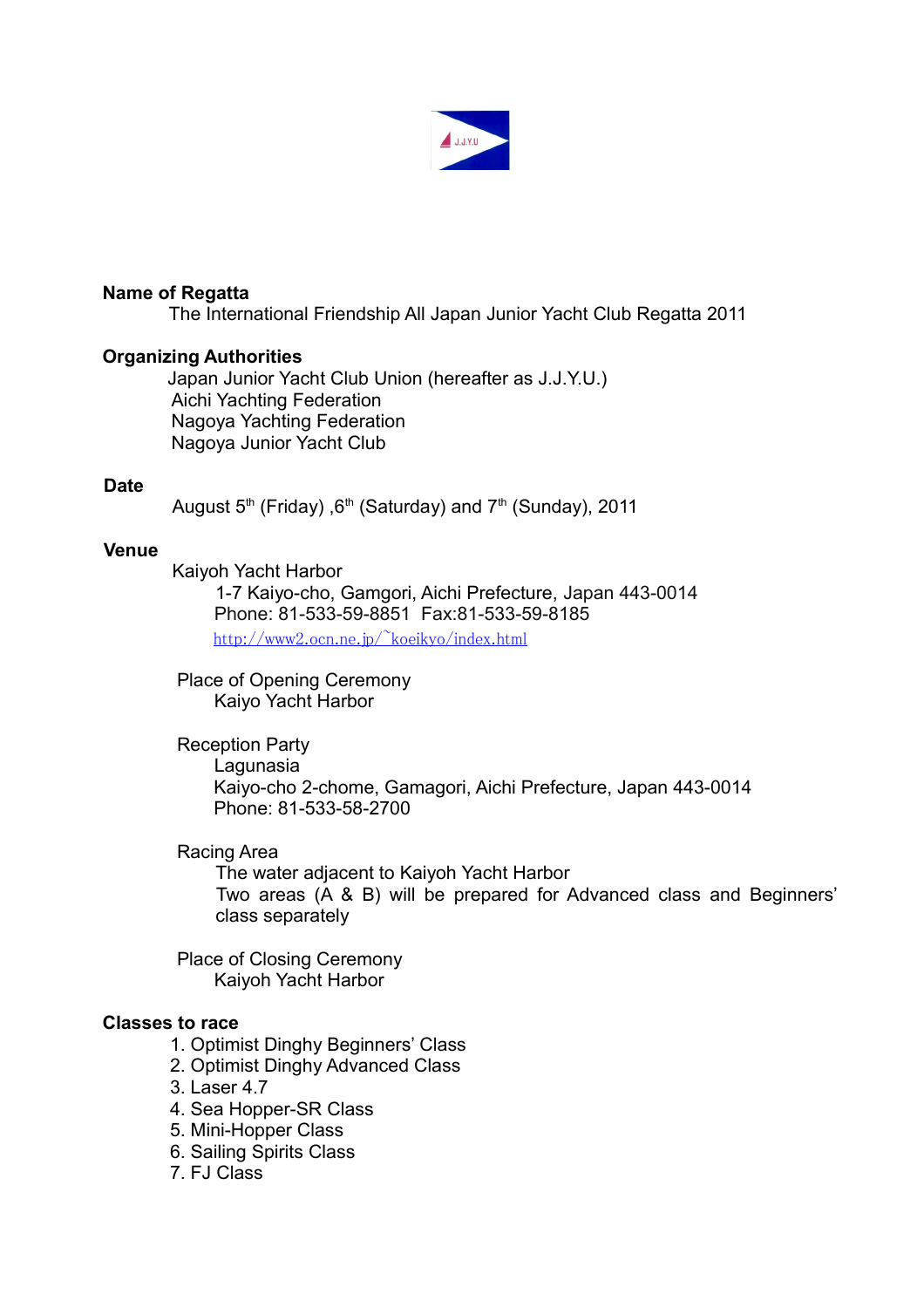# **NOTICE OF RACE**

# **1. Rules**

- 1. The regatta will be governed by the rules as defined in the Racing Rules of Sailing 2009-2012, except any of these are altered by the Sailing Instructions.
- 2. Appendix P will apply.
- 3. If there is a conflict between the languages, the English text will take precedence.

# **2. Advertising**

Boats are required to display the advertising materials chosen and supplied by Organizing Authorities.

# **3. Eligibility and Sailors' age in each class**

- 1. The sailors on the junior sailors list of Japanese Junior Yacht Club which is the registered member of J.J.Y.U. (The list should be submitted beforehand to J.J.Y.U. secretary office at the beginning of April every year)
- 2. The sailors of the Overseas Teams whom Organizing Authorities have invited.
- 3. The sailors whom Organizing Authorities have accepted.
- 4. All Japanese sailors shall be a member of JSAF at the time of registration.
- 5. The sailors of each class shall fulfill the following age limitation.

| <b>Optimist Dinghy Class</b>                           | From 8 to 15 years old  |  |
|--------------------------------------------------------|-------------------------|--|
| Mini-Hopper Class                                      | From 10 to 15 years old |  |
| Laser 4.7, Sea Hopper-SR, Sailing Spirits and FJ Class |                         |  |
|                                                        | From 13 to 18 years old |  |

6. The sailor who has won the prize above  $10<sup>th</sup>$  Rank in any Beginners' class of either International Friendship All Japan Junior Yacht Club Regatta or All Japan Open Junior Yacht Regatta in the previous years shall make entry in Advanced class of the same class. However, in case the sailor declare the polite refusal of the prizes under the clause 10. Prizes of NOR, Organizing Authorities may allow the sailor to make entry in same Beginners' class.

## **4. Fees and Accommodation**

1. 1

The entry fee including Reception Party fee is as follows;

| Junior sailors $\cdots$ $\cdots$ $\cdots$ $\cdots$ $\cdots$ Yen 8,000 per each |
|--------------------------------------------------------------------------------|
| Coaches and parents $\cdots \cdots \cdots$ Yen 5,000 per each                  |
| Children accompanied by parents $\cdot \cdot \cdot$ Yen 2,000 per each         |

# **5. Schedules of the Races and Events**

| 1. $1^{st}$ Day: August $5^{th}$ (Friday)                         |  |  |  |
|-------------------------------------------------------------------|--|--|--|
| 13:00~15:00 Registration and Distribution of Sailing Instructions |  |  |  |
| Registration Desk at Kaiyoh Yacht Harbor                          |  |  |  |
| 16:00~17:00 Opening Ceremony<br>Kaiyo Yacht Harbor                |  |  |  |
| 17:00~17:30 Briefing about safety & health Kaiyo Yacht harbor     |  |  |  |
| (Coaches, Parents and sailors should attend.)                     |  |  |  |
| 17:30~17:50 Briefing about race management Kaiyo Yacht Harbor     |  |  |  |
| (Coaches and Parents should attend.)                              |  |  |  |
| 18:00~20:00 Reception Party for Coaches, Parents and Sailors      |  |  |  |
| Lagunasia                                                         |  |  |  |
|                                                                   |  |  |  |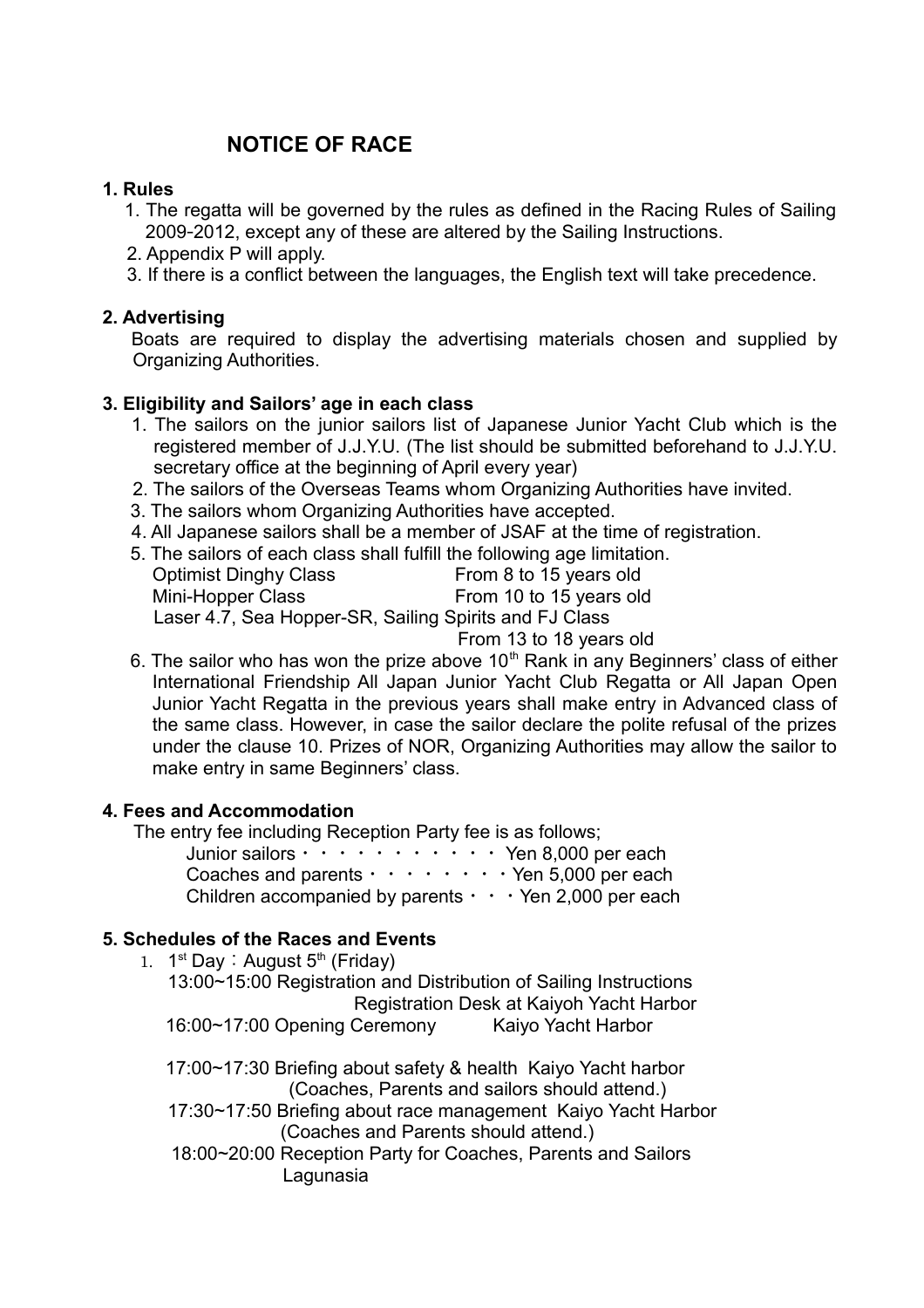2. 2<sup>nd</sup> Day : August 6<sup>th</sup> (Saturday)

Schedules of Races and Time of The Warning Signal

| Racing area "A"                                                                                                                                                                   | Racing area "B"                             |  |
|-----------------------------------------------------------------------------------------------------------------------------------------------------------------------------------|---------------------------------------------|--|
| $\Diamond$ Sailing Spirits and FJ Class                                                                                                                                           | $\Diamond$ Optimist Dinghy Beginners' Class |  |
| 1 <sup>st</sup> Race<br>10:00<br>$\Diamond$ Laser 4.7, Sea Hopper-SR Class<br>and Mini-Hopper Class<br>1 <sup>st</sup> Race<br>10:05<br>$\Diamond$ Optimist Dinghy Advanced Class | 1 <sup>st</sup> Race<br>10:00               |  |
| $1st$ Race $10:10$                                                                                                                                                                |                                             |  |
| $2^{nd}$ , $3^{rd}$ , $4^{th}$ and $5^{th}$ Race to follow continuously.<br>But after 16:00, The Warning Signal will not be made.                                                 |                                             |  |

The 6<sup>th</sup> Race may be performed depending on the weather condition etc.

3.  $3<sup>rd</sup>$  Day : August 7<sup>th</sup> (Sunday)

Schedules of Races and Time of The Warning Signal

| Racing area "A"                                                                                                                                                                                                                               | Racing area "B"                    |  |
|-----------------------------------------------------------------------------------------------------------------------------------------------------------------------------------------------------------------------------------------------|------------------------------------|--|
| $\Diamond$ Sailing Spirits and FJ Class                                                                                                                                                                                                       | ◇ Optimist Dinghy Beginners' Class |  |
| 1 <sup>st</sup> Race of the day<br>09:30<br>$\Diamond$ Laser 4.7, Sea Hopper-SR Class<br>and Mini-Hopper Class<br>1 <sup>st</sup> Race of the day 09:35<br>$\Diamond$ Optimist Dinghy Advanced Class<br>1 <sup>st</sup> Race of the day 09:40 | $1st$ Race of the day 09:30        |  |
| Races to follow continuously<br>But after 12:00, The Warning Signal will not be made.                                                                                                                                                         |                                    |  |

When the following race is intended to be held both on  $6<sup>th</sup>$  and 7th, the race committee signal boat will display orange flag with one sound to alert the boats at least 4 minutes before the warning signal for the next race is displayed.

15:30~16:30 Closing Ceremony Kaiyoh Yacht Harbor

Schedules of Races may be changed depending on the weather conditions or other reasons.

## **6. Sailing Instructions**

The Sailing Instructions will be specified in the regatta program to be distributed at the time of the registration on August  $5<sup>th</sup>$  (Friday), 2011.

Also, it will be available on the home page of J.J.Y.U. and Aichi Yachting Federation early in July 2011.

| J.J.Y.U. URL                  | http://www.jjyu/net |
|-------------------------------|---------------------|
| Aichi Yachting Federation URL | http://www.ayf.jp/  |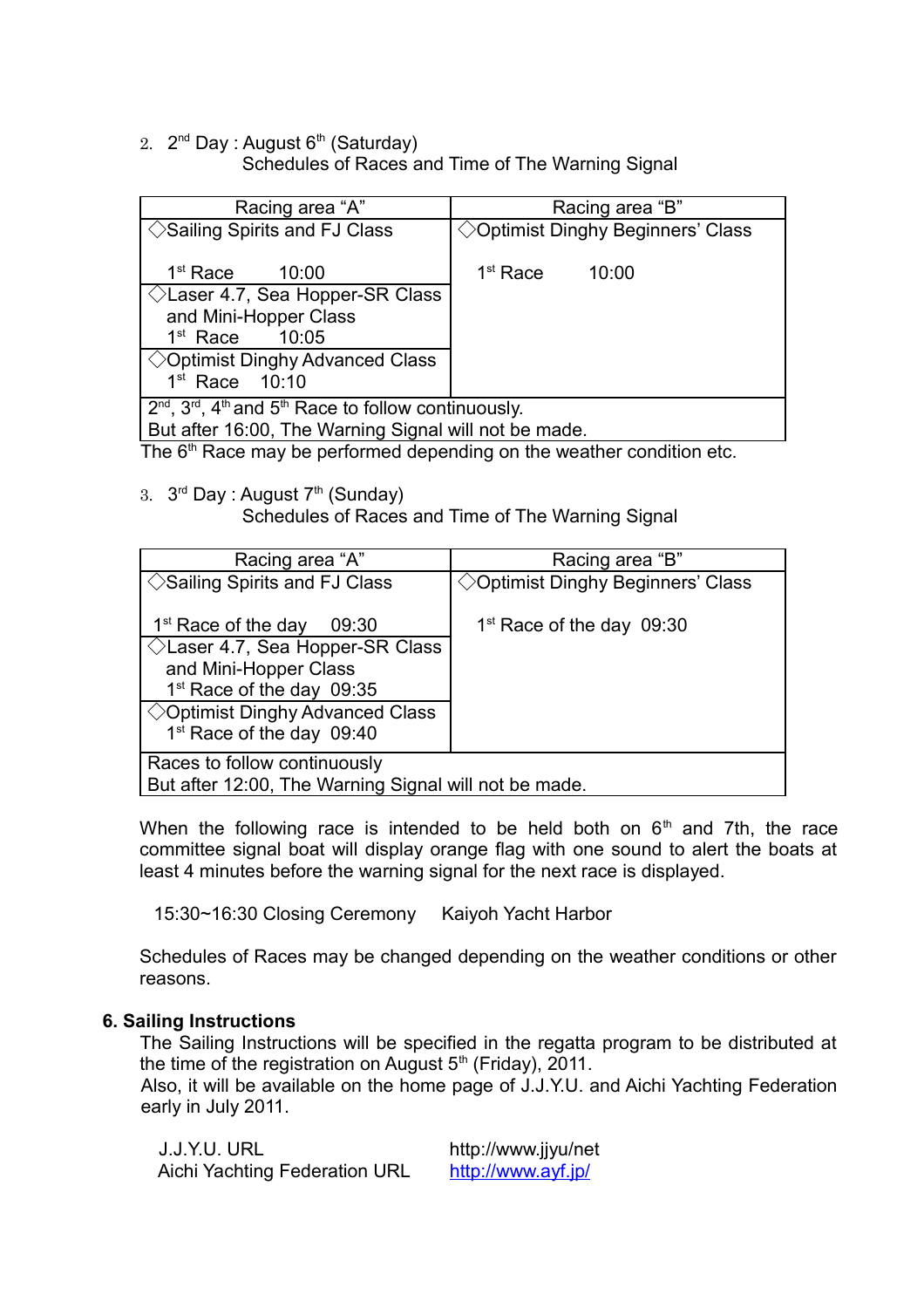## **7. Courses**

The courses to be sailed are as detailed in Diagram-2 attached.

## **8. Number of races**

- 1. 7 races are planned during two days and at least one race is required to becompleted to constitute the series.
- 2. When 7 races have been completed, each boat's series score shall be the total of her race scores excluding her worst score.When fewer than 7 races have been completed, each boat's series score will be the total of her race scores. This changes Appendix A2.

# **9. Scoring**

- 1.The Individual Competition of Race in each class
	- (1) Pan-Pacific Individual Competition of Race in each class Each boat's rank will be determined in accordance with the total sequence result including the sailors of the foreign club teams and Japanese sailors of the same class.
	- (2)Japanese Individual Competition of Race The rank of Japanese Individual Competition will be determined based on Japanese sailor's rank of the above (1) total sequence result.
- 2.The Team Race rank will be determined as follows, based on the total sequence result of the individual sailor of each team or club of the above 1-(1).
	- (1)Pan-Pacific Team Race
		- ①Each club team's series score will be the total of the best three boats' rank of all classes where more than six boats participated.
		- ②In case the number of boat participating this regatta is exceeding three boats, minus 1 point per one boat will be added, but up to minus 5 points. In case the number of boat is less than three boats, last rank point of the class of the largest number of boats participated will be added in proportion to the number of the shortage.
		- ③The rank of the club team will be determined by the low point scoring system in accordance with the total of the best three boats' rank point and any minus or additional.
		- ④In case of the tie score, the club team of the more number of boats participated will be ranked higher. Even if it is still tie score, the club team which participated in more number of classes will be ranked higher. Thereafter the club team which has the higher rank boats among three boats will be ranked higher and then the club team which has the higher rank of the class where the largest number of boats participated will be ranked higher.
		- (2)Japanese Club Team Race

The rank of Japanese Club Team Race will be determined among Japanese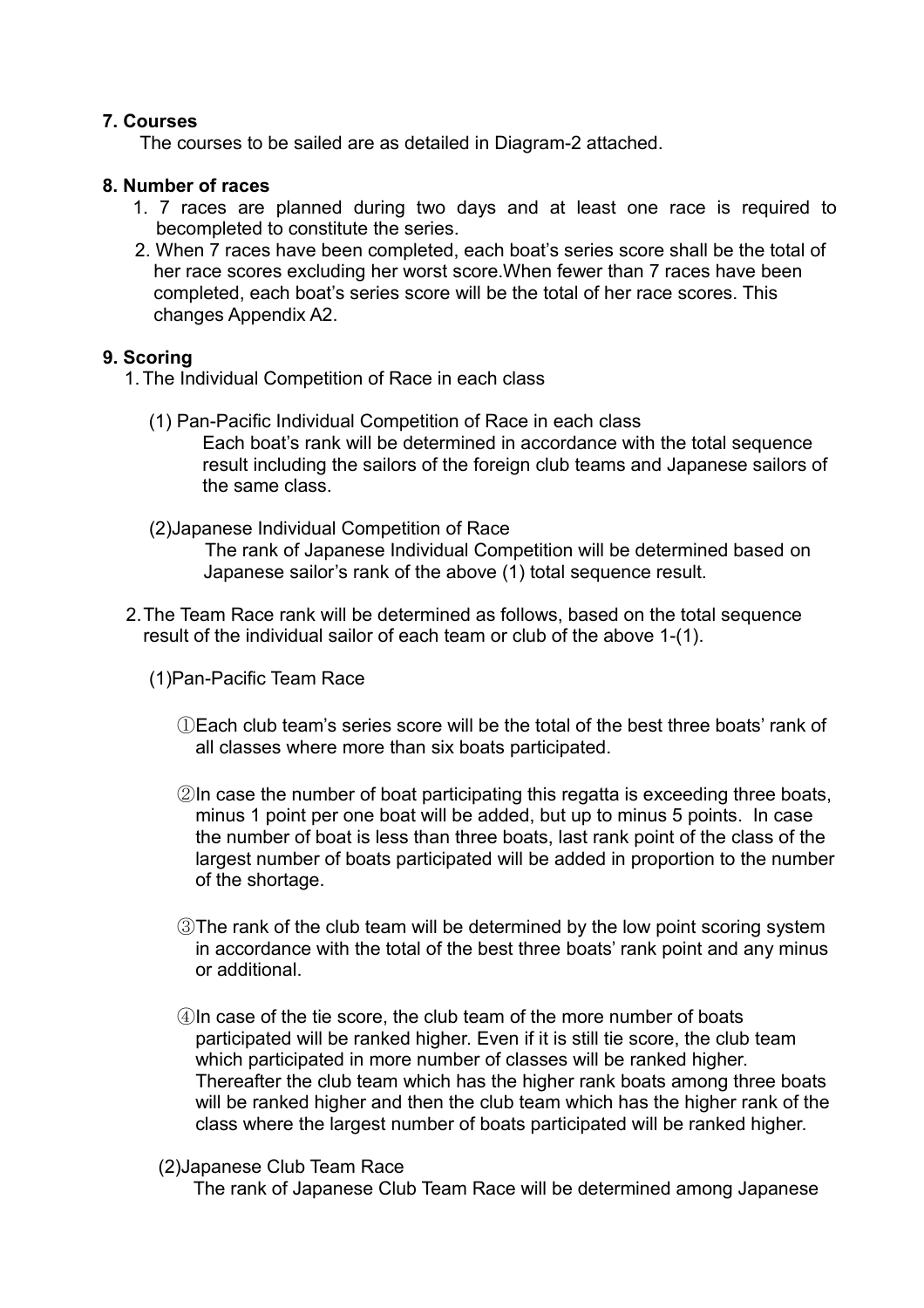Club Teams based on the rank of the above result (1) Pan-Pacific Team Race.

# **10. Prizes**

Prizes will be given as follows:

1. Special Prizes

The following Special Prize will be given to the 1<sup>st</sup> Rank of Japanese sailor of each class.

- (1)1<sup>st</sup> Rank sailor of Optimist Dinghy Advanced Class
	- The Trophy and The Award from the Minister of Education, Culture, Sports, Science and Technology
	- The Trophy of Mr. Sumio Okumura(The late Senior Managing Director of J.J.Y.U.)
- ( 2 ) 1st Rank sailor of Optimist Dinghy Beginners' Class
	- The Trophy and The Award from the Minister of Land, Infrastructure, Transport and Tourism
	- The Trophy of Mr. Kichitaro Ozawa(The late President and the Founder of J.J.Y.U.)
- ( 3 ) 1st Rank sailor of Laser 4.7
	- The Trophy of President of J.J.Y.U.
- ( 4 ) 1st Rank sailor of Sea Hopper-SR Class
	- The Trophy of "Kaio Maru" (Japanese Sailing Ship for the seafarer training)
- (5) 1<sup>st</sup> Rank Sailor of Mini-Hopper Class
	- The Trophy of Chairman of YMFS
- ( 6 ) 1st Rank Sailor of FJ Class
	- The Award from Mayer of Gamagori
- ( 7 ) 1st Rank Sailor of Sailing Spirits Class
	- The Trophy of President of Aichi Yachting Federation ( $\mathcal{K}$ )
- ※ In case that the number of the boats participated in Sea Hopper-SR Class exceeds over the number of the boats participated in Laser 4.7, The Trophy of President of J.J.Y.U. will be given to 1<sup>st</sup> Rank sailor of Sea Hopper-SR Class and The Trophy of "Kaio Maru" will be given to 1<sup>st</sup> Rank sailor of Laser 4.7.
- ※ In case that the number of the sailors participated in Sailing Spirits Class is less than 6, The Trophy of President of Aichi Yachting Federation will not be given and only J.J.Y.U. Prize will be given.
- 2.J.J.Y.U. Prize
	- ( 1) The Medal of Gold, Silver and Bronze will be given to  $1<sup>st</sup>$ ,  $2<sup>nd</sup>$  and  $3<sup>rd</sup>$  Rank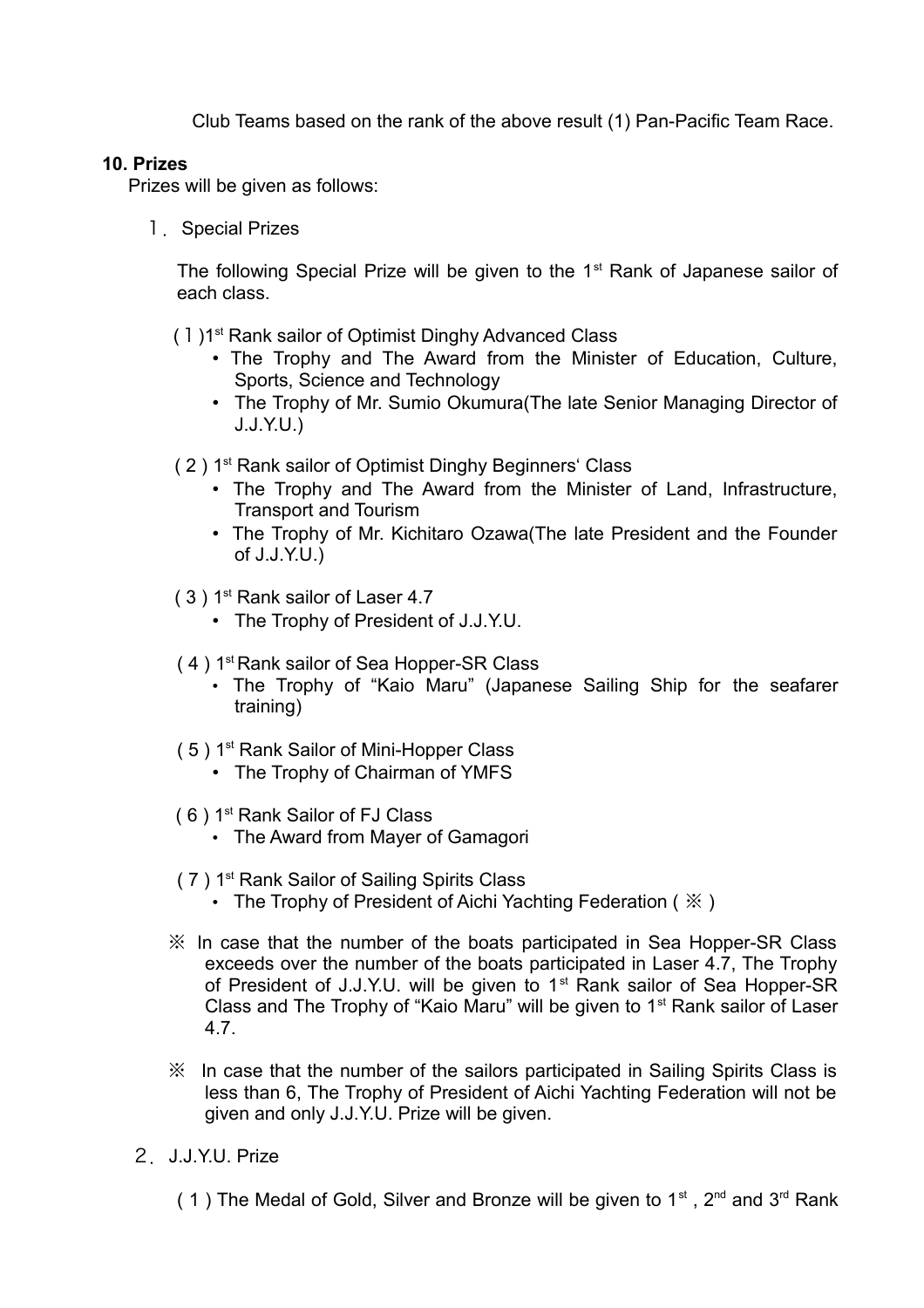sailors of each class.

- ( 2 ) The Award from President of J.J.Y.U. will be given to the following high ranking sailors of each class.
	- Optimist Dinghy Beginners' Class from  $1<sup>st</sup>$  to  $10<sup>th</sup>$  Rank
	- Optimist Dinghy Advanced Class from  $1<sup>st</sup>$  to  $8<sup>th</sup>$  Rank
	- Laser 4.7, Sea Hopper-SR, Mini-Hopper Class from 1<sup>st</sup> to 6<sup>th</sup> Rank <br>• Sailing Spirits and FJ class from 1<sup>st</sup> to 3<sup>rd</sup> Rank
	- $\cdot$  Sailing Spirits and FJ class
	- ※ In case that the number of the boats participated in the same class is less than 6, The Award will be only to  $1<sup>st</sup>$ ,  $2<sup>nd</sup>$  and  $3<sup>rd</sup>$  Rank sailors of each class
- ( 3 ) The International Friendship Prize for The Individual Race.
	- The Medal of Gold, Silver and Bronze and also The Award from President of J.J.Y.U. will be given to  $1<sup>st</sup>$ ,  $2<sup>nd</sup>$ , and  $3<sup>rd</sup>$  Rank sailors of the class where the sailors of the foreign teams and Japanese sailors compete together.
- 3.The Team Race Prize.
	- ( 1 ) The Team Race Prize for Japanese Club Team Race
		- The Trophy and The Award from President of J.J.Y.U. Will be given to  $1<sup>st</sup>$ Rank Japanese Club Team.
		- The Shield and The Award from President of J.J.Y.U. will be given to 2<sup>nd</sup> and 3rd Rank Japanese Club Teams respectively.
	- ( 2 ) The Team Race Prize for Pan-Pacific Club Team Race
		- The Shield and The Award from President of J.J.Y.U. will be given to  $1^{st}$ , 2<sup>nd</sup> and 3<sup>rd</sup> Rank Club Team.
- 4.Extra Special Prize from J.J.Y.U. for Japanese Club Team Race Winners
- (1) J.J.Y.U. will arrange to send each one junior sailor selected among each  $1<sup>st</sup>$ , 2<sup>nd</sup> and 3<sup>rd</sup> Rank Japanese Club Team for the purpose of the sailing training abroad and will bear the cost of their transportation.
- (2) J.J.Y.U. will arrange to send each one sailor selected among each  $7<sup>th</sup>$  and  $10<sup>th</sup>$ Rank Japanese Team for the purpose of the sailing training, joining Japan-Thailand International Exchange Opti Clinic in Thailand which will be organized by Japan Kanto Optimist Dinghy Affiliation next year and will bear the fixed cost for the participation of this clinic.
- \* The above Trophies except with the mark ( ※ ) should be returned at the next year regatta and the replicas will be given in return.